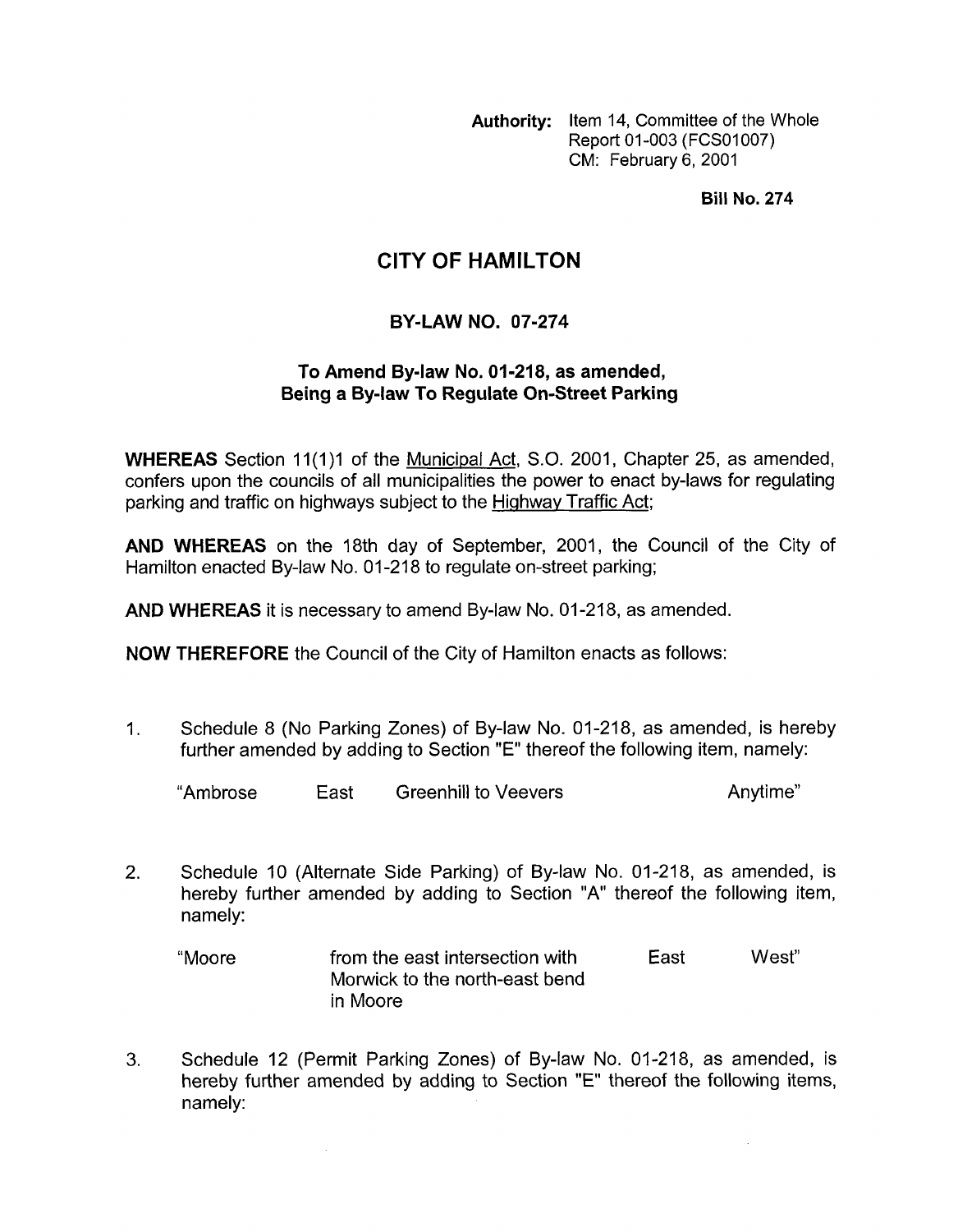To Amend By-law No. 01-218, as amended, Being a By-law to Regulate On-Street Parking

2

| "West | East | from 34.7m north of Hunter to 6m<br>northerly | Anytime  |
|-------|------|-----------------------------------------------|----------|
| West  | West | from 32.4m north of Hunter to 6m<br>northerly | Anytime" |

4. Schedule 13 (No Stopping Zones) of By-law No. 01-218, as amended, is hereby further amended by deleting from Section "E" thereof the following item, namely:

| "Ambrose | East | <b>Greenhill to Veevers</b> | Anytime" |
|----------|------|-----------------------------|----------|
|----------|------|-----------------------------|----------|

and by adding to Section "E" thereof the following item, namely:

| "Claremont | South | Arcade to 48m westerly | Anytime" |
|------------|-------|------------------------|----------|
|------------|-------|------------------------|----------|

5. Schedule 14 (Wheelchair Loading Zones) of By-law No. 01-218, as amended, is hereby further amended by deleting from Section "E" thereof the following item, namely:

| "Ambrose | East | from 33.5m north of Greenhill | Anytime" |
|----------|------|-------------------------------|----------|
|          |      | to 10.7m northerly            |          |

and by adding to Section "E" thereof the following items, namely:

| "East 33 <sup>rd</sup> | West | From 19.1m south of Crockett<br>to 6.5m southerly | 7:00 a.m. to 4:00 p.m.<br>Monday to Friday  |
|------------------------|------|---------------------------------------------------|---------------------------------------------|
| Kinrade                | West | from 147.9m south of Barton<br>to 6.6m southerly  | 8:00 a.m. to 5:00 p.m."<br>Monday to Friday |

6. Schedule 15 (Commercial Vehicle Loading Zones) of By-law No. 01-218, as amended, is hereby further amended by deleting from Section "B" thereof the following item, namely:

| "King St. | South | From 19.5m east of Main to | Anytime" |
|-----------|-------|----------------------------|----------|
|           |       | 10m easterly               |          |